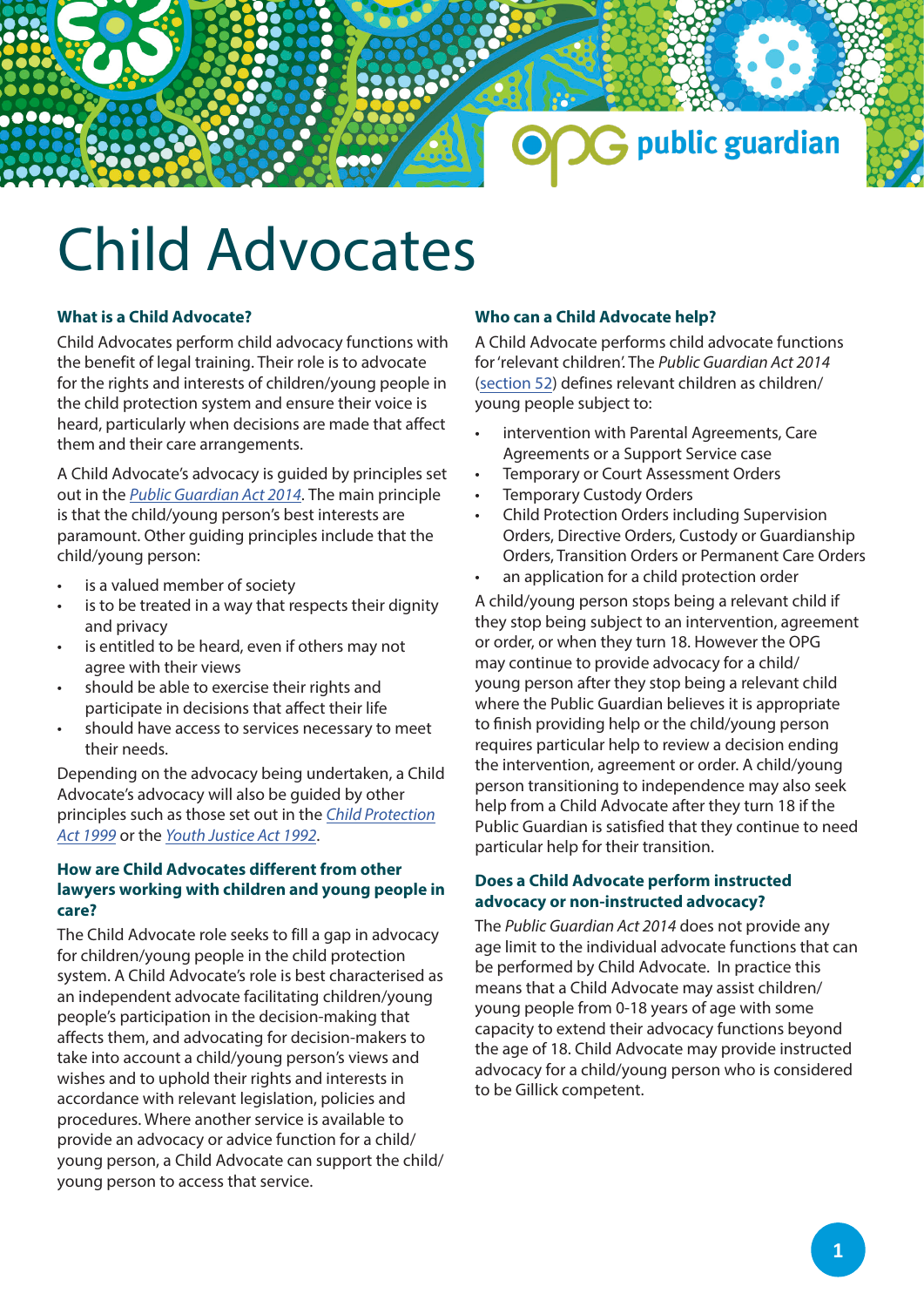

The Gillick test refers to a test set out in an English House of Lords decision which was subsequently adopted by the High Court of Australia in a case known as Marion's Case. The test provides that a child will be able to make their own decision when they have "achieved a sufficient understanding and intelligence to enable him or her to understand fully what is proposed". While the original test relates to medical decision making, the test can be applied across a range of circumstances, including in an assessment as to whether a child has capacity to instruct a lawyer.

Non-instructed advocacy can be provided to children/ young people who are assessed not to have capacity to provide instructions. In these cases, a Child Advocate will undertake advocacy that seeks to ensure that the child/young person's rights and interests are protected, in accordance with their rights under the *Public Guardian Act 2014*, the *Child Protection Act 1999*, *Human Rights Act 2019* and any other relevant legislation or policy.

Non-instructed advocacy is undertaken with or on behalf of a child/young person who is unable to give clear direction of their views and wishes in a particular situation. The Child Advocate will ascertain the child/ young person's views and wishes to the extent this is possible.

### **What types of issues can a Child Advocate help with?**

A Child Advocate performs child advocate functions. Child advocate functions are defined in the *Public Guardian Act 2014* ([section 13\)](https://www.legislation.qld.gov.au/view/html/inforce/current/act-2014-026#sec.13). A Child Advocate will usually only provide advocacy relating to legal issues, and only where other external stakeholders are not able to effectively respond to the child/young person's advocacy needs. Key areas of legal advocacy undertaken by Child Advocates include:

### Review of Education Queensland decisions

A Child Advocate may support a child/young person to challenge decisions that appear to have been made contrary to Education Queensland's policies, procedures and legislative requirements. This includes exclusion decisions, charge related suspensions, and refusals to enrol.

#### Transition to adulthood

A Child Advocate can support a child/young person's right to information and accessing their file or a Time in Care Information Access Service (TICIAS) report. If an application is made for pre-appointment of an administrator or guardian for the young person when they become an adult, the Child Advocate can support their participation in those proceedings.

#### Complementary advocacy in Youth Justice proceedings

A Child Advocate may support a direct legal representative in youth justice proceedings by advocating to ensure a child/young person involved in the youth justice system has access to an appropriate placement and service provision to mitigate the risks of criminalisation and recidivism, particularly for children/young people remanded in detention. A Child Advocate may also support a direct legal representative by providing submissions in support of a bail application or in mitigation of sentence, but does not act as a direct legal representative in youth justice proceedings.

#### Participation advocacy in child protection proceedings

A Child Advocate may support a child/young person to participate in child protection proceedings, including participation at family group meetings, court ordered conferences, court mentions and hearings. A Child Advocate may independently advocate for a child/ young person's views and wishes in child protection proceedings where the child/young person does not wish to participate directly, and may make submissions and test evidence in child protection proceedings.

#### Advocacy in QCAT proceedings relating to reviewable child protection decisions, such as contact and placement decisions

A Child Advocate may help a child/young person to seek a review of a reviewable decision, and advocate for the child/young person in QCAT proceedings. The Public Guardian may also seek to review a reviewable decision on the Public Guardian's own initiative, particularly where a child/young person is unable to do so themselves.